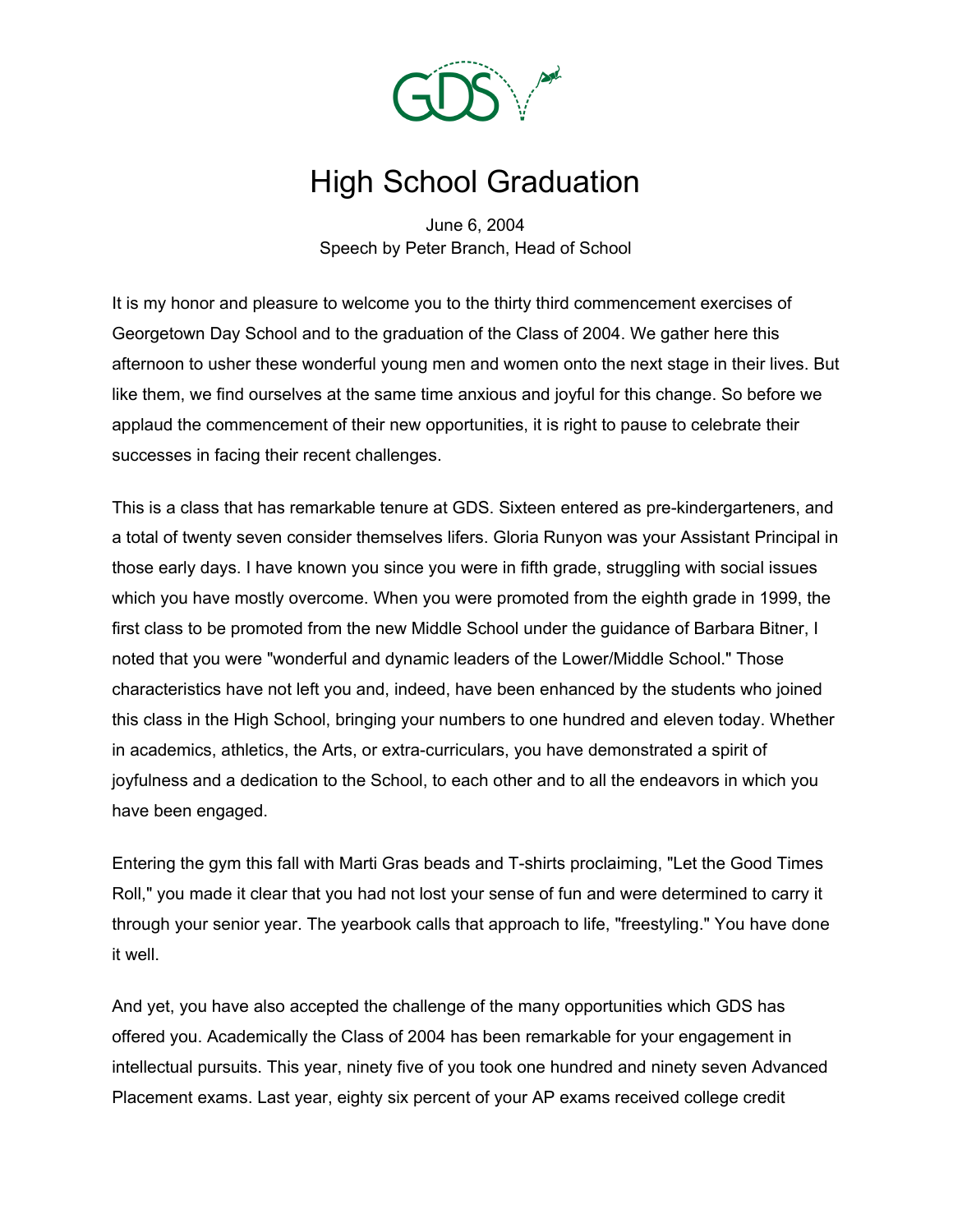grades. Forty members of this class received recognition in the various National Merit Scholarship competitions this fall.

This very diverse class has demonstrated your individuality by applying to one hundred and ninety three different colleges and universities and will be attending a total of sixty seven different institutions. I am pleased that you have made a real effort to find the school that is right for you even if your indecision at times made your college counselors slightly crazy and your parents even more so.

This class has contributed greatly to the recognition of the home of the Mighty Hoppers as a jock school. The Women's Basketball team was first in its league and first in its tournament. Women's Soccer took second place in its league. In the men's league, GDS Cross-Country and Tennis took second place, Soccer and Track took third, and the GDS men's teams placed 3rd overall. fifty GDS athletes were named all league players, one young woman receiving recognition in two sports. Another student was named Scholar-Athlete by the Women's Sports Foundation. And thirty four recognition awards were given to members of this class who participated on teams for all four years of high school, a real record of dedication.

This class has also been devoted to helping others, contributing well over 12,500 hours of community service. Thirty two students provided over one hundred hours, and five gave over five hundred hours. Your service took you from Maine to South America and spanned North America. You have been tutors, coaches, teachers, carpenters, animal rescuers, environmental and housing advocates, congressional interns, performers, and emergency medical technicians. You have worked in hospitals, nursing homes, shelters, food kitchens, cemeteries, parks, and all sorts of educational environments. This is a class that reached out to others with generosity and respect.

Your devotion to GDS's historic commitment as a diverse school community has been both a result and a factor in the struggles and successes this year in building a respectful and caring environment within and outside the walls of GDS. Your participation in assemblies, forums, retreats, and the ongoing discussion of such issues has been essential in providing positive leadership to the rest of the student body. Working with your principal, Paul Levy, you were successful in ending discriminatory practices by Best Buy and in opening up dialogue with the highest level of that corporation. You have much to be proud of but you have also learned that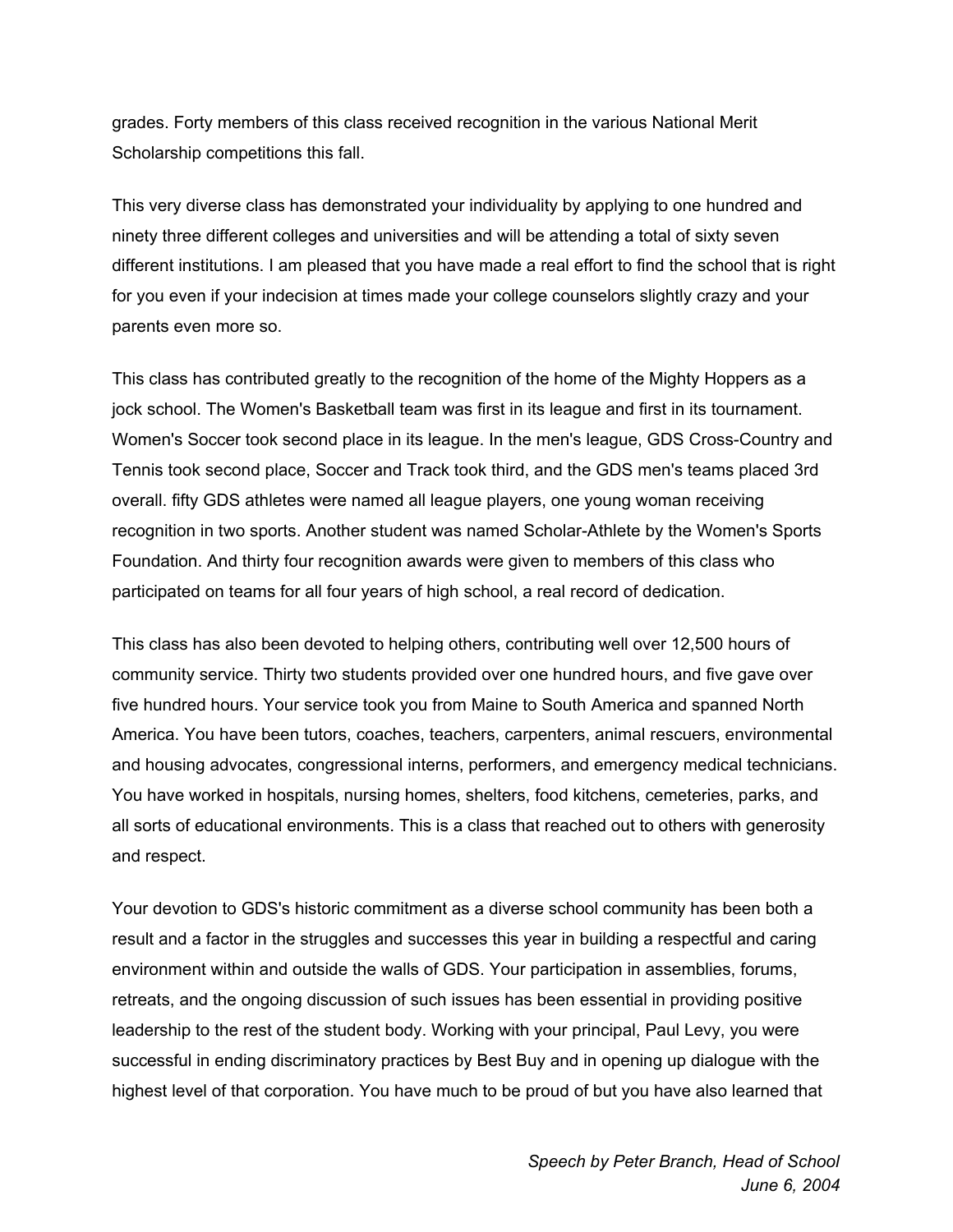trust can be maintained only if all members of a community are treated with equal care and respect.

Last night many of us attended a final concert by members of this class at The Kennedy Center's Millennium Stage. Conducted by our faculty speaker this afternoon, that event featured the Honors Chorale and Five O'Clock Shadow. It was one more demonstration of the creativity, talent and dedication of members of this class. I cannot imagine a more demanding schedule, between Final Exams, the Prom and Graduation. But, like all the other events in which you have participated during your heavily scheduled years at GDS, this performance was wonderful and exemplified this class's extraordinary devotion to the Arts, both visual and performing. Several of you have literally written the book in such areas as program development, light design, and theatre production. This spring's musical, Pacific Overtures, which combined so many artistic talents, was a fitting culmination of the year with at least twenty six of you engaged in the production.

Individually you have received many awards which demonstrate in small part the breadth of your activities and the depth of your talent. One of you has been named the female DC Presidential Scholar. Two were Gold Key Recipients in the National Scholastic Art Awards. Three received certificates of excellence at the Harvard Model Congress. Another was the DC winner of the AAA Travel High School Challenge. One of our soloists tonight received the Merit Award in Classical Piano from the National Foundation for Advancement in the Arts. Our other soloist was awarded first place at the National Symphony Orchestra's High School Young Soloists Competition. Two members of this class have won national essay contests, one sponsored by the Mars Society, the other by the National Endowment for the Humanities. Two of you are dancers who have received recognition, in one case, as the Outstanding Festival Dancer at the Washington Independent Schools Dance Festival, and, in the other case, as 1st place winner in the Youth Grande Prix Dance Competition.

There is much more that could be said of the Class of 2004, individually and as a group. Your work in student government, in publications, in academic and intellectual competitions and pursuits has shown the variety and strength of your abilities. GDS is the better for your many efforts.

As a historian, it is impossible for me to offer remarks today, June 6, 2004, without remembering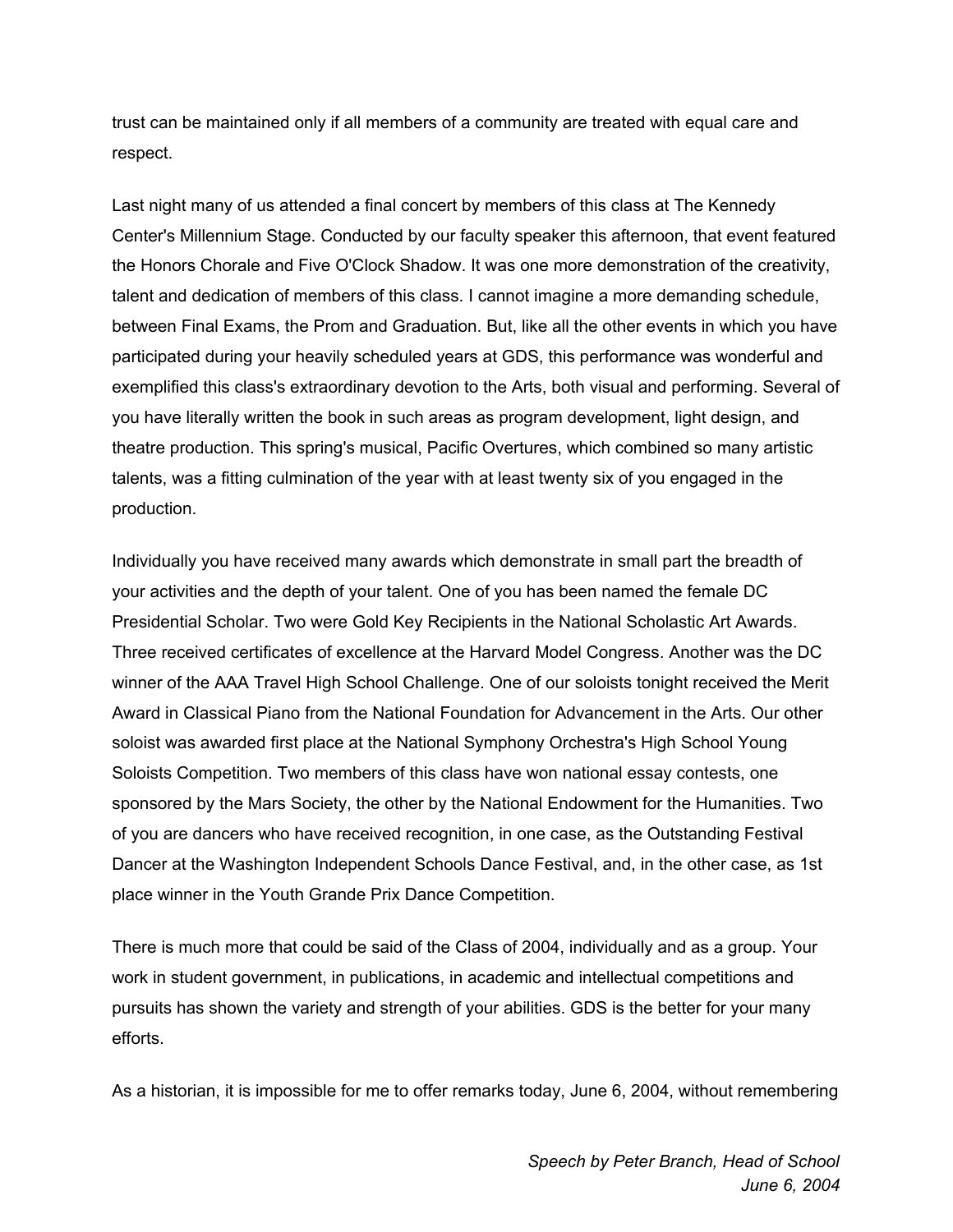that, sixty years ago, young men of the age of this graduating class, supported by equally young women, were engaged in the brutal and bloody effort to seize a beachhead on the coast of Normandy. They sought successfully to bring a close to the domination of Europe by a totalitarian tyranny. Tom Brokaw has entitled these heroes "the greatest generation." For some that title gains its legitimacy because World War II is seen as an undeniably just war. Leaving aside debates over causation, I think it is important to recognize that, generation after generation, Americans have been called to the greatness that comes with bearing a responsibility for making our world a better place. There has been a historical, even religious, self consciousness in Americans of our hope to provide an example of moral leadership, from John Winthrop's "city upon a hill" to Bush's Wilsonian vision of the United States as the exporter of democracy to the Middle East.

This call to greatness will come, as well, to the Class of 2004. There is a sense, however, that lacking such dramatic endeavors as wars, cold or hot, a generation may lack the opportunity for substantial achievement. Indeed, there are those who believe that today's generation -- X, Y, or Z -- is more focused on private gain than public service, and more dedicated to personal satisfaction than community or national sacrifice. But it should not take great imagination during these challenging times for you find ways to rise above yourselves, to recognize your responsibilities to others and to make a positive impact on your school, college, community, or nation. Given your many talents and opportunities, you have a significant burden in this respect.

The Biblical injunction in this regard comes from St. Luke: "For unto whomsoever much is given, of him shall much be required: and to whom men have committed much, of him they will ask the more." This theme has been repeated throughout American history. During the Revolution, Thomas Paine argued that "Those who expect to reap the blessings of freedom must... undergo the fatigue of supporting it." During another just war, Abraham Lincoln was also conscious of this burden when he told his fellow citizens, "We cannot escape history... The fiery trial through which we pass will light us down in honor or dishonor to the last generation." In 1936, five years before the United States entered World War II, Franklin Roosevelt drew directly from St. Luke in accepting his renomination to the Presidency: "There is a mysterious cycle in human events. To some generations much is given. Of other generations much is expected. This generation of Americans has a rendezvous with destiny." In 1961, John Kennedy self-consciously took up the challenge and translated it anew in his inaugural address: "For of those to whom much is given,